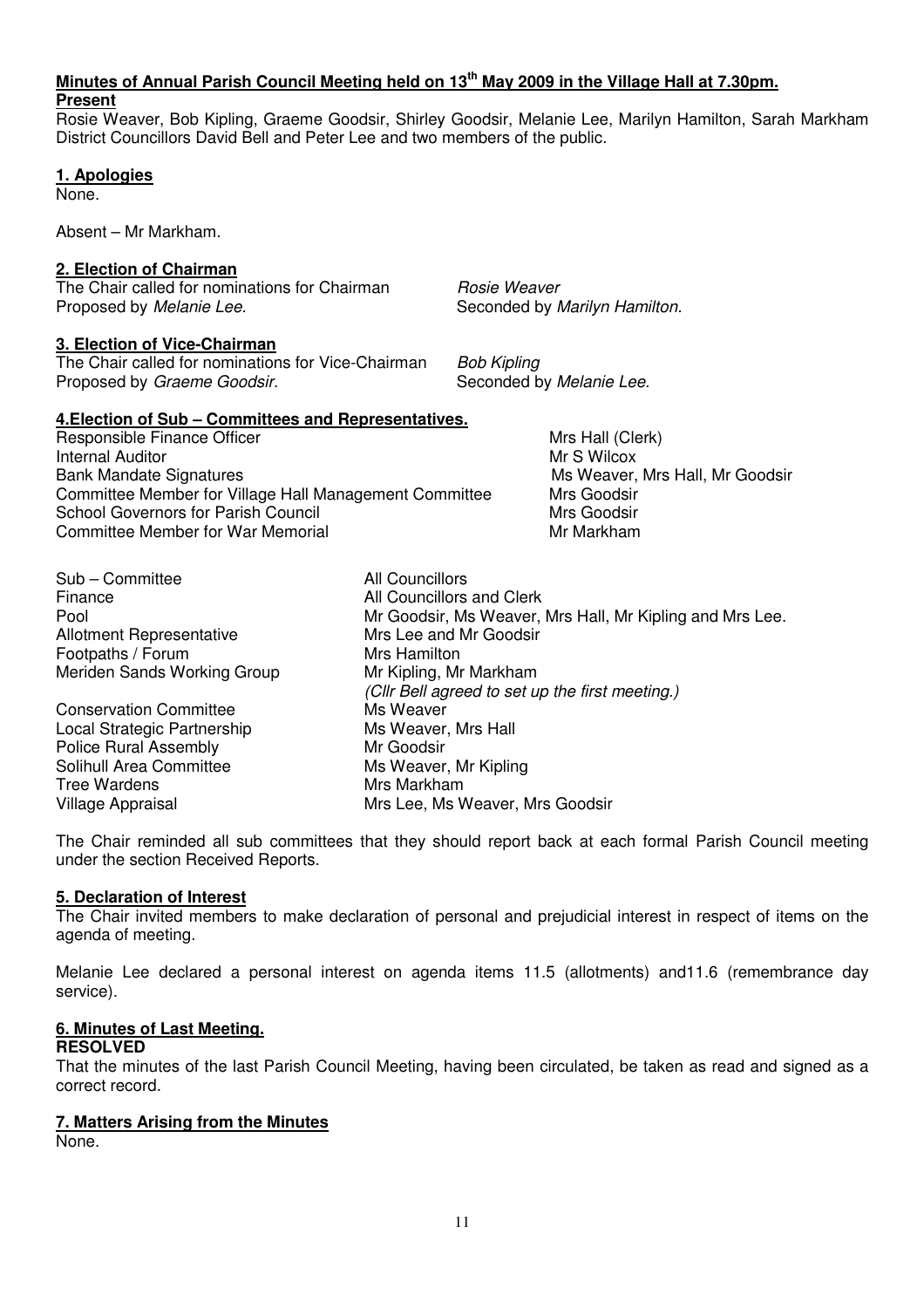#### **8. Public Participation**

- 8.1 Concern over ducks crossing Main Road to get to food left on lawns by residents of Darlaston Court. There are already traffic warning signs in place and the Parish Council have included information in the Meriden Mag about the correct food for ducks.
- 8.2 Cllr Bell reported that the new Mayor of Solihull is Norman David. The only other change to SMBC Cabinet is Ian Courts return to Regeneration. The Chair thanked David Bell for his assistance during his time as Mayor.

#### **9. Correspondence / Communication**

#### **9.1 SMBC – Application for a modification order to add a public footpath**

Letter from the Walking and Rights of Way Officer stating that he will soon begin preparing a report on this matter which will be taken to the Council's Planning and Regulatory Committee for determination on the matter later in the year.

#### **9.2 SMBC – Britain in Bloom 2009**

Invitation to enter this year's competition.

#### **AGREED**

To enter the Green as usual and to apply for the £250 match funding scheme.

#### **9.3 – SMBC - The Gambling Act 2005 – Review of Gambling Policy**

Information emailed/posted to councillors. Any comments please to the Clerk. Mr Kipling has already submitted his comments.

#### **10. Receive Reports.**

- 10.1 **Committee Member for Village Hall Management Committee** no report.
- 10.2 **School Governors for Parish** Council meeting clashing with tonight's parish council meeting.
- 10.3 **Committee Member for War Memorial** no report.
- 10.4 **Pool** Report has been circulated. Bob Kipling to email his comments to the Clerk in order that they can be passed onto Solihull MBC and BWB.
- 10.5 **Allotment Representative** see 11.5 on the agenda.
- 10.6 **Footpaths/Forum** All rural footpaths in good order. The left hand side on the hill behind the Village Hall is overgrown.
- 10.7 **Meriden Sands Working Group** David Bell to arrange first meeting.
- 10.8 **Conservation Committee** Ms Weaver sent apologies to the last meeting as she was unwell. There was one item on the agenda for Meriden for which she passed on the parish council's comments.
- 10.9 **Local Strategic Partnership** no report.
- 10.10 **Police Rural Assembly** Minutes on circulation for the last meetin.
- 10.11 **Solihull Area Committee** no report.
- 10.12 **Tree Wardens** no report.
- 10.13 **Village Appraisal** see 11.2 on the agenda.

#### **11. Village Matters.**

11.1 **Development** 

No report.

#### 11.2 **Village Appraisal**

On the basis of the presentation made at the open meeting on  $15<sup>th</sup>$  April, Iain is working on a draft of the Plan which will be circulated in the next couple of weeks. Iain apologises for having to cancel the last steering group (being the first ever cancellation of a steering group meeting). A meeting will be fixed for after circulation of the draft plan. Ms Weaver has put in another lottery bid for production of the parish plan.

#### 11.3 **Community Speed Watch**

Thank you to Sarah Markham for volunteering as co-ordinator. Training has now taken place. West Midlands Police are reviewing the information gathered from the speed tubes to clarify the speed of vehicles going through Meriden and will be carrying out risk assessments in the selected areas. Once complete, the first trial can take place.

#### **RESOLVED**

To purchase the equipment at the cost of £430.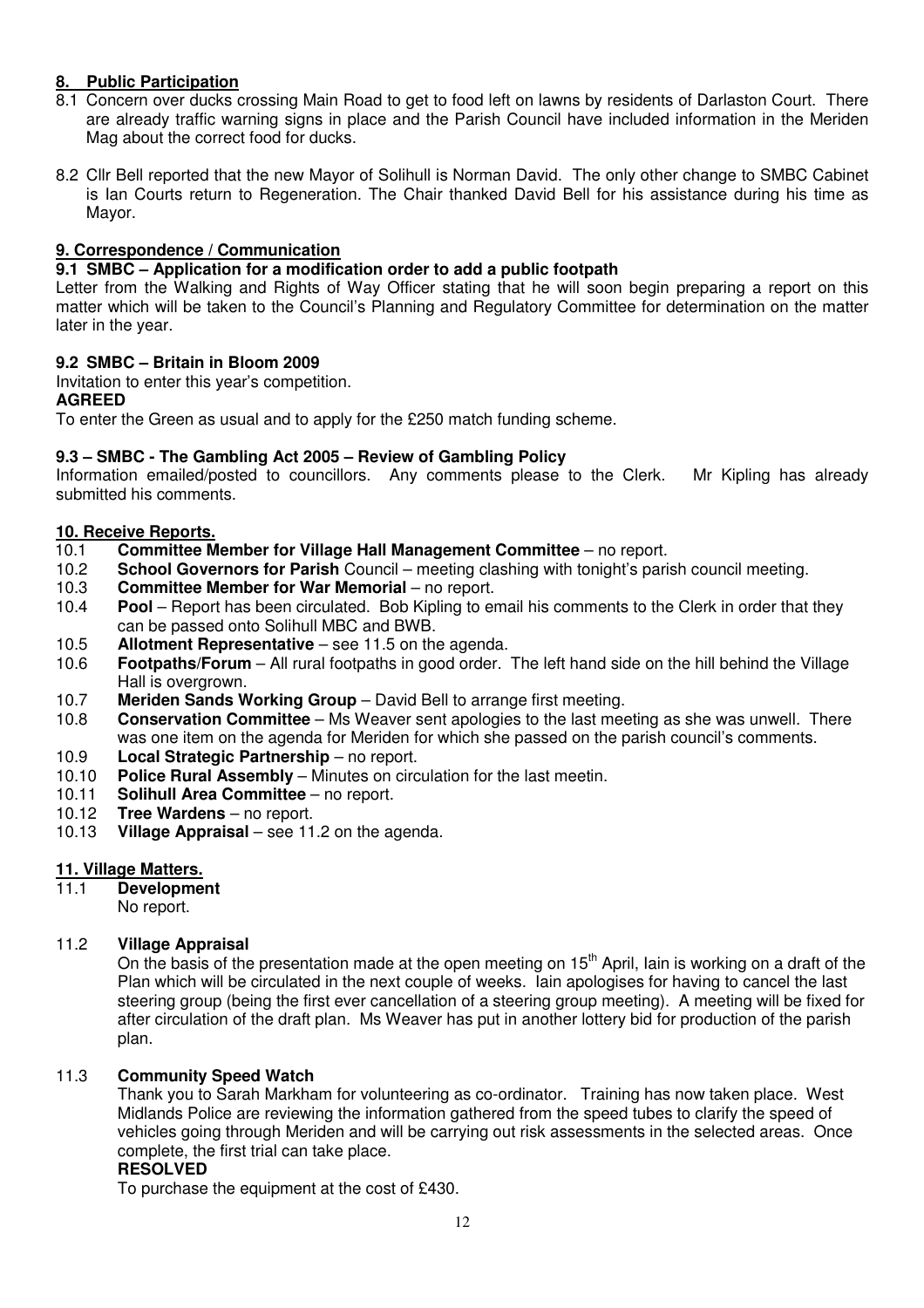#### 11.4 **Alcohol Free Zone**

Mr Markham has completed a report and Mr Goodsir is seeing him at the weekend to go through it.

#### 11.5 **Allotments**

- a) **Parking on plot 1** planning permission is required to put hardcore down on the whole of plot 1. Cost of an application is £85. Documents required for the application are : application form, site plan, location plan, landscaping plan at a scale of 1:200. Timescale 6-8 weeks. Enquiries are being made with Taylor Wimpey, the site owners for their views.
- b) **Request for another clearance project**  Enquiries have been made with SMBC as to whether they would fund another clearance project. The project cost Solihull MBC £416 in addition to the large amount of time put into organising it by the neighbourhood co-ordinator. Their funds can be spent on projects to benefit the whole community.

The letter from the parish council to tenants in July 2008 stated "...this is a one off arrangement so therefore please use the opportunity to have a good clear up."

The fly tipping cannot be removed by SMBC as it is on private land. It was suggested that the Clerk contacts Taylor Wimpey for assistance with its removal.

c) **National Society of Allotment and Leisure Gardens Limited Membership** – SMBC are not members on behalf of their allotment holders. The allotment associations or the individual tenants join themselves so that they benefit from the insurance. As the association in Meriden is only informal, tenants would need to join individually. SMBC advice was that PC should not join on behalf of its tenants.

#### **AGREED**

That the parish council would not become members of the association on behalf of its tenants.

d) **Bonfires** – SMBC encourage their allotment holders to compost as much as possible but they do permit allotment holders to have bonfires in accordance with the Code of Conduct for Bonfires issued by Environmental Protection. The guidance for allotments is therefore the same as for residents in Solihull and as long as bonfires are not lit too frequently, are lit as late in the day as possible and not left unattended they are permitted. A number of their sites are setting up communal composting areas. Two bays are needed so that each year one bay is available for the addition of green material, and the other for composted material to be taken from. **RESOLVED** 

The previous decision not to allow bonfires remains.

11.6 **Remembrance Day Service – one off donation for 2009/2010 for the purchase of equipment. RESOLVED** 

That the parish council purchase equipment, cost to be capped at £605.15. Further quotes to be obtained.

#### 11.7 **New play equipment at Maxstoke Lane playing fields.**

Equipment has been ordered and the due date is 26 June 2009.

#### 11.8 **Pond**

Meeting with SMBC Sue East, Lorna Teager, park rangers, Parish Council and BWB on 28<sup>th</sup> Mav at the Bulls Head, Meriden at 11.00am to discuss a community project and the next stages of the necessary works.

#### 11.9 **Land adjacent to Meriden Garage – Enforcement Issue**

Information obtained from SMBC is that they have had problems with this case. A notice was served, no appeal was made and the compliance period has expired. As a result, a legal view then needed to be taken as to whether to consider prosecution. This has resulted in unforeseen problems based around the fact that the registered land owner (of the land adjacent to the garage) no longer lives at the address as given by the Land Registry. SMBC have so far not been able to find where the owner lives so have been unable, to take any further action. However, they are continuing to investigate the matter and/or discuss with the Council's Legal Services section as to the most appropriate course of action and how to resolve the matter. They will update the clerk again when any progress is made.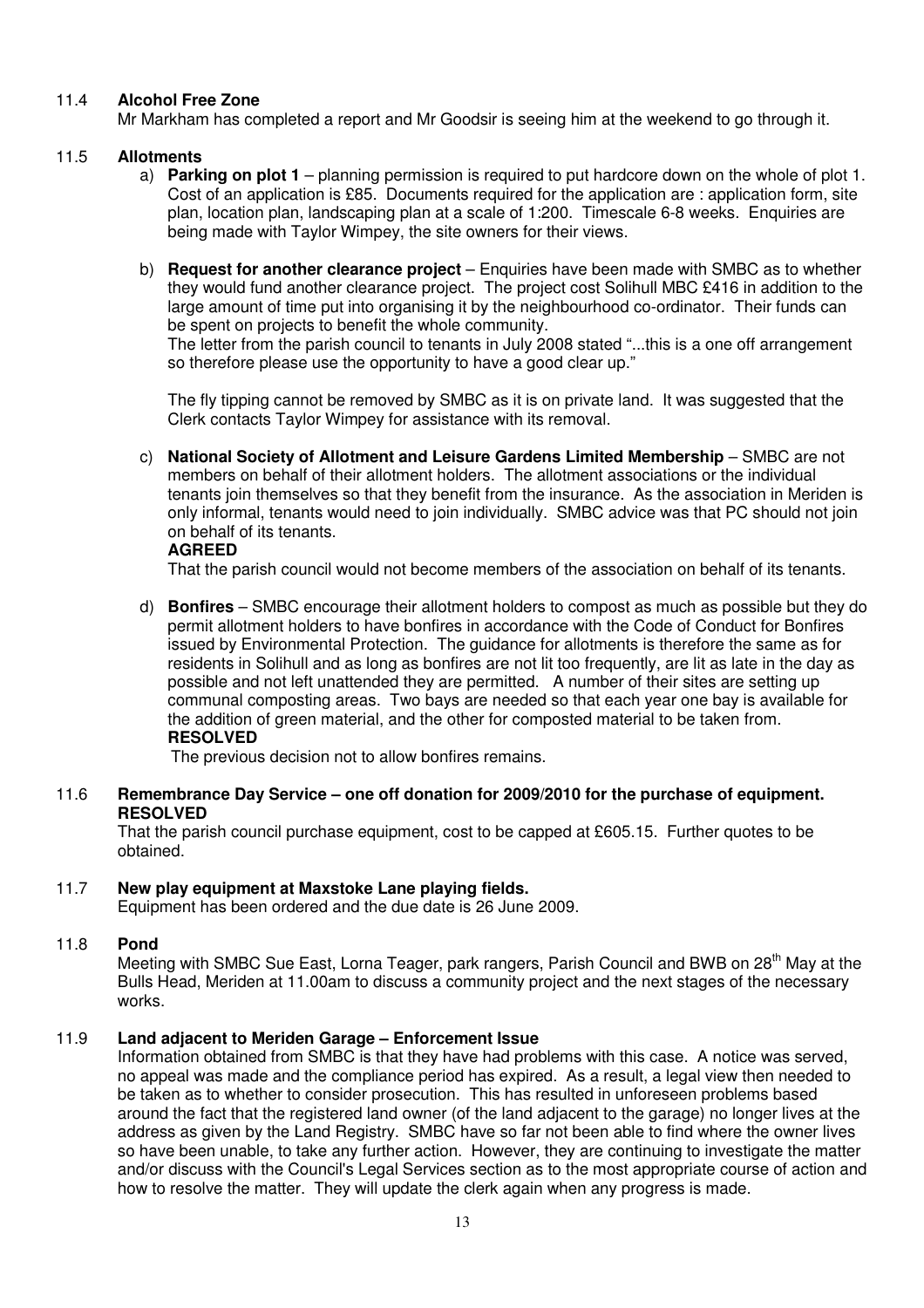# **11.10 Annual Safety Inspection of Maxstoke Lane Playing Fields**

#### **RESOLVED**

That Wicksteed Leisure are instructed to carry out the annual safety inspection at a cost of £45 plus VAT.

#### **11.11 Anti Social Behaviour**

PC Stokes has been in contact with the four residents who attended the community surgery on  $21<sup>st</sup>$ April.

Mr Goodsir reported that he has spoken to residents affected and is taking witness testimonies from them in order that they can take them to the next police priority setting meeting. He was at the doctors surgery and spoke to a resident who was brought to tears due to the anti social behaviour she is suffering. A letter from the residents GP was read out (Mr Goodsir assured the Chair and Councillors that he had received the residents permission to read out the letter).

Cllr David Bell has visited the residents of a particular bungalow who are vulnerable due to its position. The residents feels they have not received the necessary help from the SMBC ASB team.

Ms Weaver commented that the police have come out. The residents do have a choice to meet and do something as a residents group ie the community surgeries or the police priority setting meetings but they chose not to. The police priority meetings are not often attended but understands that residents may fear victimisation.

Mr Goodsir suggested a community court. Ms Weaver understands that this is not proven to work and individuals must be in receipt of an ASB.

#### **12. Planning Matters**

**12.1 2009/650 – News Express, The Green, Meriden –** Painted fascia sign with through light above. **RESOLVED** 

Leave to conservation committee.

**12.2 2009/570 – Stone Cottages, Berkswell Road, Meriden** – Agricultural barn. **RESOLVED** 

Object. Question its necessity as it is not a working farm.

#### **ADDITIONAL**

**12.3 2009/695 – 12 Highfield, Meriden** – Single Storey side kitchen and W.C study extension. RESOLVED

Leave to neighbour notification.

**12.4 2009/670 – Pertemps Investments Limited, Meriden Hal**l – Conversion of flats into office accommodation. The works involve providing support to the existing roof structure and the partial removal of a load bearing wall. The existing concrete stairs located in the centre of the property are to be removed and the floor infilled. New access to the first floor will be provided from the adjacent existing first floor offices.

## **RESOLVED**

Leave to conservation committee.

**12.5 2009/671** – Pertemps Investments Limited, Meriden Hall – Listed building consent for the conversion of flats into office accommodation. **RESOLVED** 

Object. Over intensification and listed building.

#### **13. Accounts**

- $\overline{a}$  Notices to be posted end of May on Noticeboards displaying Audit Date 27<sup>th</sup> July 2009 with a summary of electors rights.
- b) West Midlands Pension Fund Employer Contributions 2009/2010 Rate for 2009/2010 is 17%.